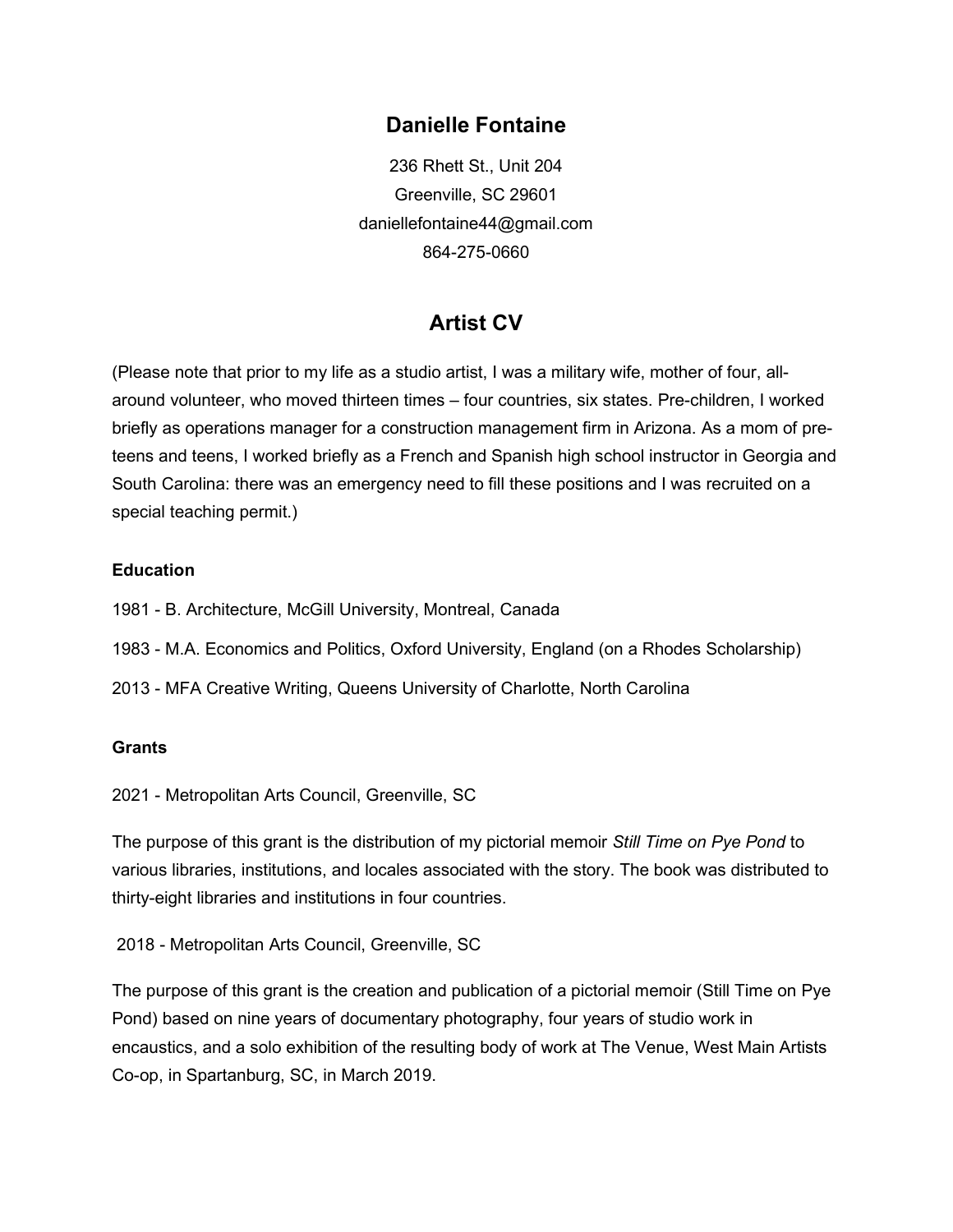2018 - Elizabeth Greenshields Foundation, Montreal, QC, Canada

An international grant for emerging artists who work in a representational style.

2018 - Metropolitan Arts Council, Greenville, SC

This grant allowed me to attend the 12th International Encaustic Conference in Provincetown, MA, in June 2018.

### Honors and Awards

2021 - Anderson Arts Center, Anderson, SC, 46th Annual Juried Show, 2nd Place Award **Winner** 

2018 - Greenville Hospital System/Clemson University and Metropolitan Arts Council, Greenville, SC, Purchase Award

2017 - Shortlisted for public art at the Greenville-Spartanburg International Airport.

2017 - Greenwood Capital and Metropolitan Arts Council, Greenville, SC, Purchase Award

2016 - Clemson University Center for Visual Arts, Clemson, SC, Out-of-the-Park 2: Bases Loaded Exhibit, Honorable Mention

2016 - Greater Greenville Master Gardeners, 15th Annual Symposium, Featured Artist

Exhibition History (\* denotes juried exhibit)

2021 - Hughes Main Library, Greenville, SC, Greenville County Library System Art in the Library

2021 - Metropolitan Arts Council, Greenville, SC, Still Time on Pye Pond, Solo Exhibit and Book Launch

\* 2021 - Artisphere International Arts Festival of Greenville - Artists of the Upstate Exhibition

\* 2021 - Anderson Arts Center, Anderson, SC, 46th Annual Juried Show, 2nd place award winner

(2019-2020 was devoted to the creation of my pictorial memoir Still Time on Pye Pond, published by Clemson University Press in February 2021.)

2019 – West Main Artists Co-op, Pye Pond – A Memoir, Solo Exhibit

2018-2019 - Greenville Center for Creative Arts, Potential and Limits - Visions in Encaustic

2018 - Greenville Center for Creative Arts, Conestee Mill Art Project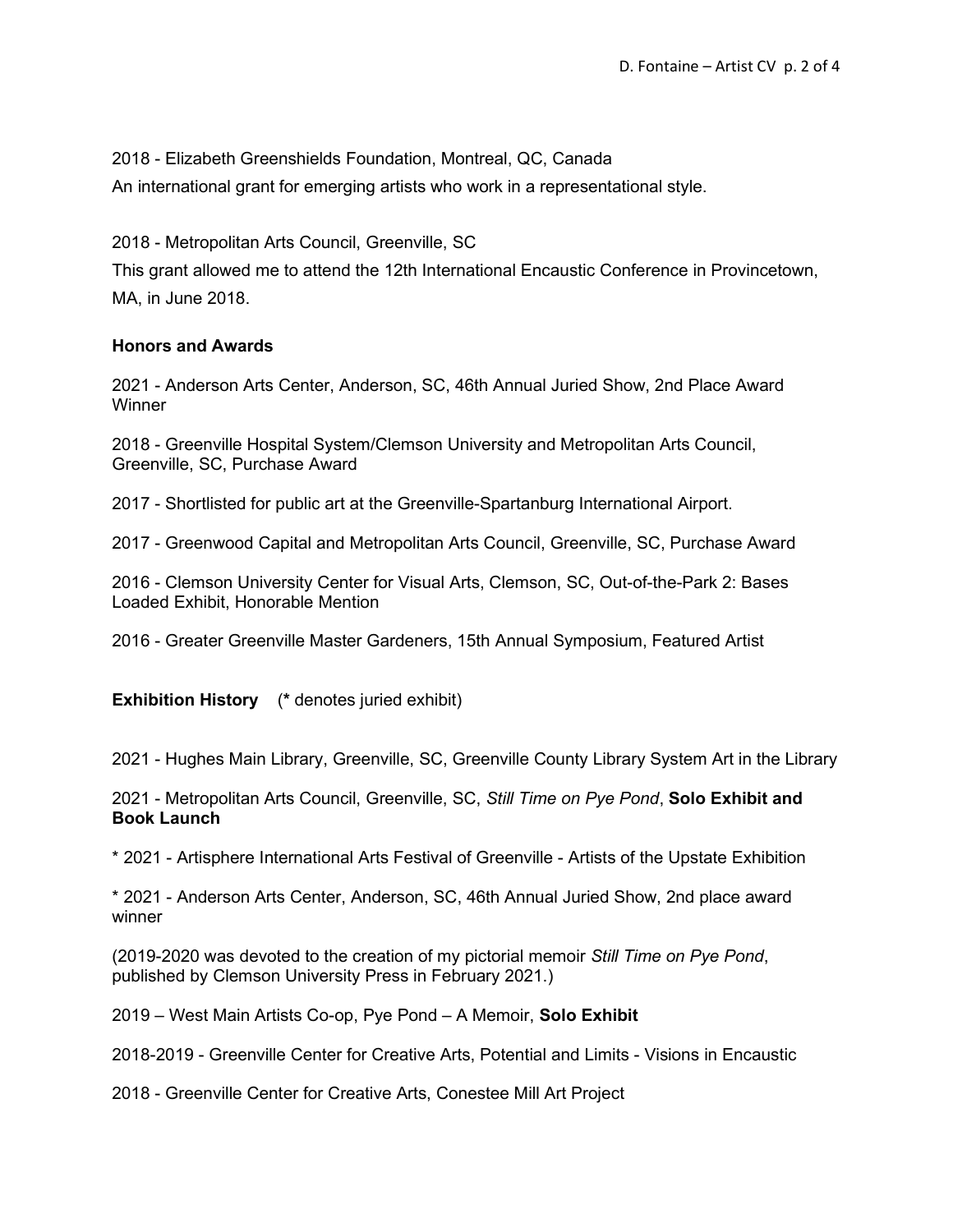2018 - Metropolitan Arts Council, Greenville, SC, Flat Out Under Pressure

2018 - La Galerie Vincent, Greenville, SC, Solo exhibit

2018 - OS Retro Exhibit 2018, Metropolitan Arts Council, Greenville, SC, Open Studios **Retrospective** 

\* 2018 - Artisphere's Artists of the Upstate Exhibit, Juried Exhibition

- \* 2018 Blue Ridge Arts Center, Seneca, SC, 2nd National Photography Juried Exhibition
- \* 2018 Gateway Arts Center, Westminster, SC, 1st Annual Juried Show

2018 - TD Bank Gallery at the Greenville Chamber of Commerce - Solo Exhibit

\* 2018 - Blue Ridge Arts Center, Seneca, SC, 2018 Juried Exhibition

2017 - Metropolitan Arts Council, Greenville, SC,Open Studios Exhibit

\* 2017 - Fabulon Center for Art and Education, Charleston, SC, Wax Poetic Juried Exhibition

- 2017 Greenville Center for Creative Arts, Member Show
- 2017 Metropolitan Arts Council, Greenville, SC, Flat Out Under Pressure
- 2017 Metropolitan Arts Council, Greenville, SC, One Stop Open Studios Retro 2017 Exhibit
- \* 2017- Blue Ridge Arts Center, 2017 Juried Exhibition
- 2016 Greenville Center for Creative Arts, 10x10=100 Invitational Challenge
- 2016 Metropolitan Arts Council, Greenville, SC, Open Studios Exhibit
- \* 2016 Belton Center for the Arts, Eighteenth Juried Art Show
- \* 2016 Artist Guild Gallery of Greenville, Small Works Juried Show
- 2016 Greenville Center for Creative Arts, Member Show
- 2016 Metropolitan Arts Council, Greenville, SC, Flat Out Under Pressure
- 2016 Metropolitan Arts Council, Greenville, SC, One Stop Open Studios Retro 2016 Exhibit
- \* 2016 Anderson Arts Center, Anderson, SC,41st Annual Juried Show

2016 - Clemson University Center for Visual Arts, Out-of-the-Park 2: Bases Loaded (A SmART Series/Art Travels event.) -- Honorable Mention

2016 - Belton Center for the Arts, Hoods Up Exhibit